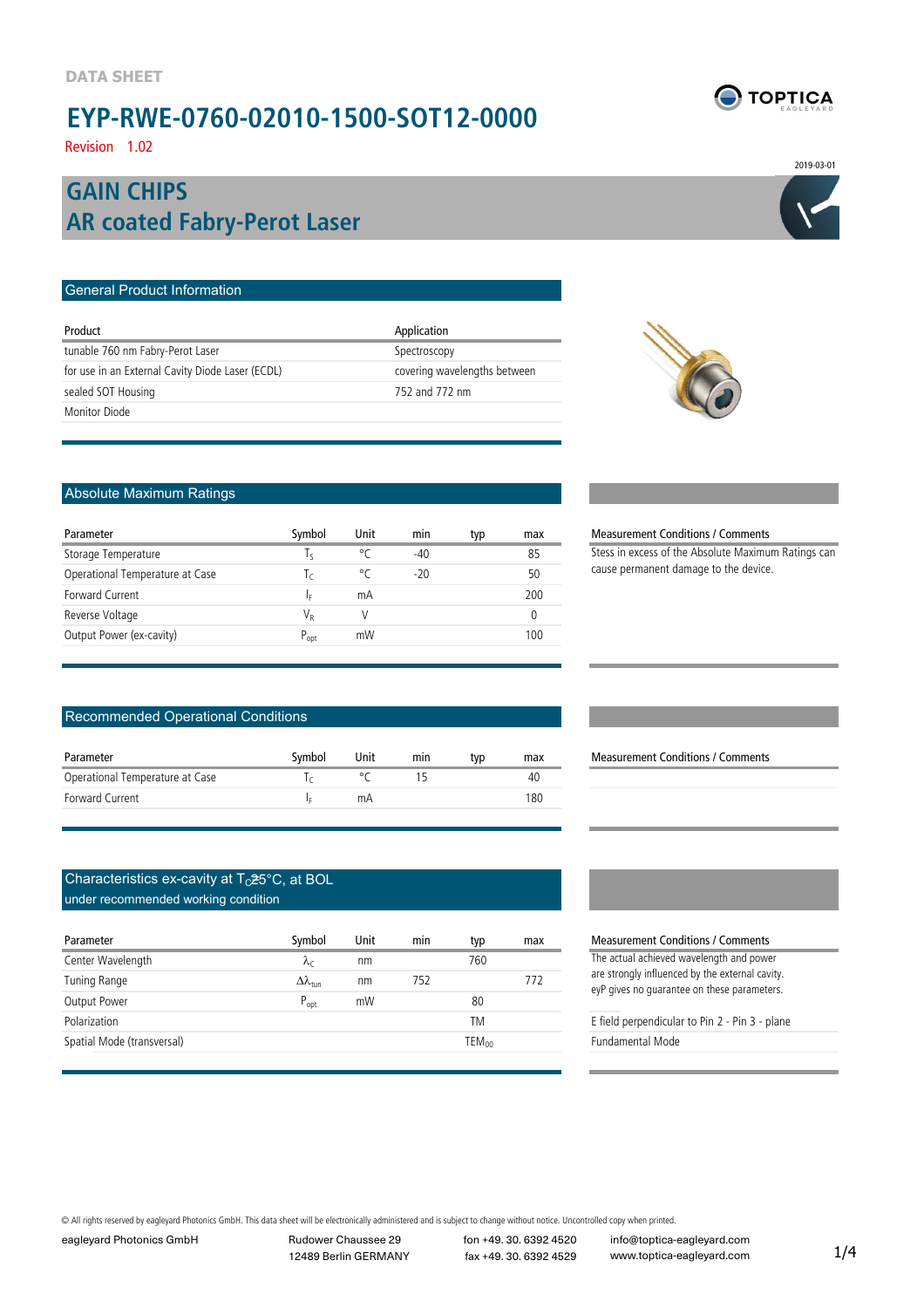Revision 1.02

## **AR coated Fabry-Perot Laser GAIN CHIPS**

| Amplified Spontaneous Emission (ASE)<br>without external cavity |                                     |         |     |     |     |                                                             |
|-----------------------------------------------------------------|-------------------------------------|---------|-----|-----|-----|-------------------------------------------------------------|
| Parameter                                                       | Symbol                              | Unit    | min | typ | max | <b>Measurement Conditions / Comments</b>                    |
| Divergence parallel (FWHM)                                      | $\Theta$                            | $\circ$ |     | 10  |     | Full angle, parallel to Pin 2 - Pin 3 plane (see p. 3)      |
| Divergence perpendicular (FWHM)                                 | $\Theta$                            | $\circ$ |     | 28  |     | Full angle, perpendicular to Pin 2 - Pin 3 plane (see p. 3) |
| Monitor Detector Responsivity                                   | $I_{\text{mon}}$ / $P_{\text{ASE}}$ | uA/mW   |     |     | 40  | $U_{\rm RMD} = 5$ V                                         |

### Chip Parameter

| Parameter                   | Symbol | Unit | min | tvp         | max         |
|-----------------------------|--------|------|-----|-------------|-------------|
| Cavity Length               |        | иm   |     | 1500        |             |
| Reflectivity at Front Facet | Rн     |      |     | $3.10^{-4}$ | $1.10^{-3}$ |

| Measurement Conditions / Comments                           |
|-------------------------------------------------------------|
| Full angle, parallel to Pin 2 - Pin 3 plane (see p. 3)      |
| Full angle, perpendicular to Pin 2 - Pin 3 plane (see p. 3) |
| $U_{\rm RMD} = 5$ V                                         |
|                                                             |
|                                                             |
|                                                             |
|                                                             |

#### Measurement Conditions / Comments

© All rights reserved by eagleyard Photonics GmbH. This data sheet will be electronically administered and is subject to change without notice. Uncontrolled copy when printed.

eagleyard Photonics GmbH Rudower Chaussee 29 fon +49. 30. 6392 4520

12489 Berlin GERMANY fax +49. 30. 6392 4529



2019-03-01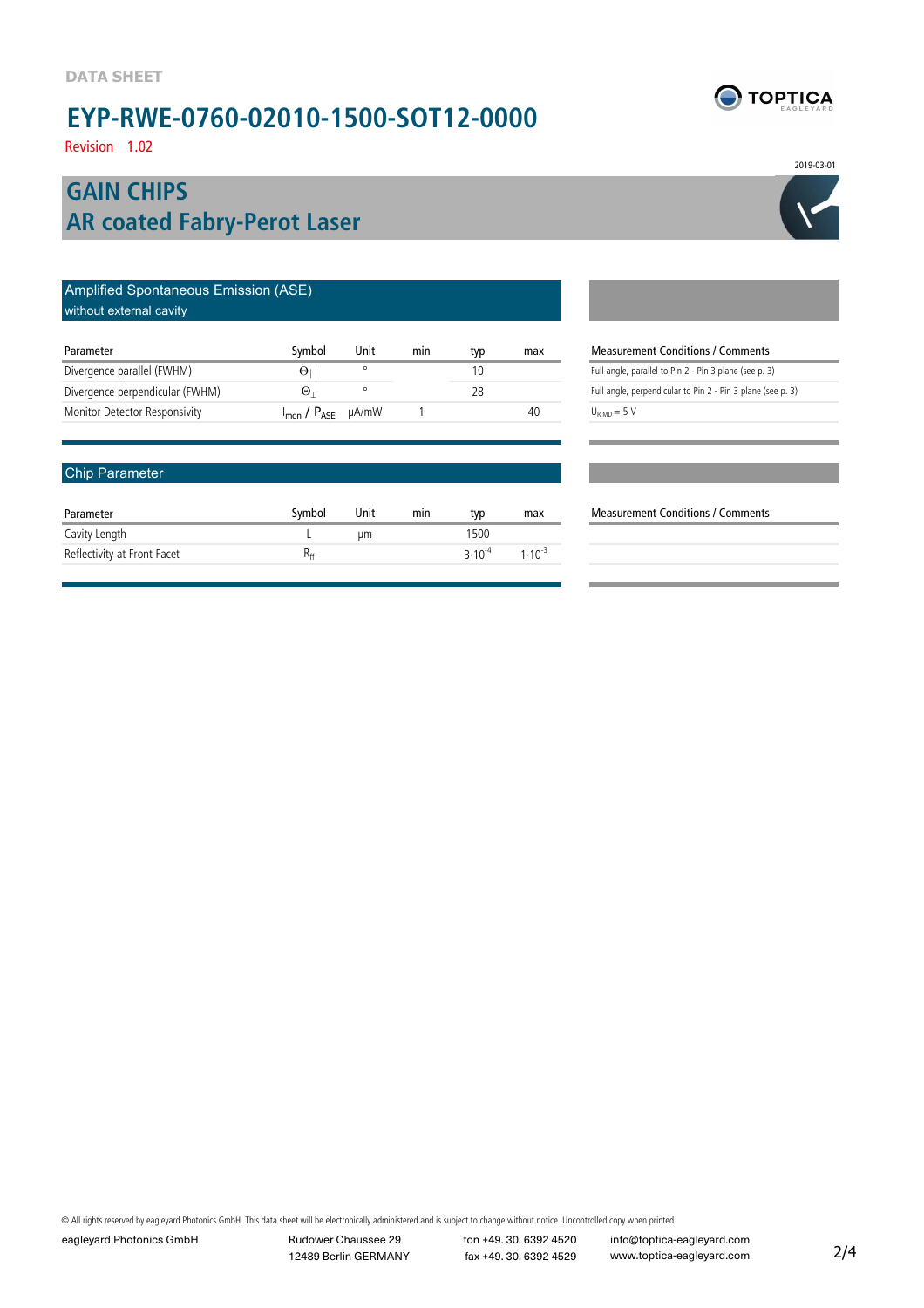Revision 1.02

## **AR coated Fabry-Perot Laser GAIN CHIPS**

| Package Dimensions                     |        |      |      |      |      |
|----------------------------------------|--------|------|------|------|------|
| Parameter                              | Symbol | Unit | min  | typ  | max  |
| Height of Emission Plane               | h      | mm   | 3.50 | 3.65 | 3.70 |
| <b>Excentricity of Emission Center</b> | R      | mm   |      |      | 0.12 |
| Pin Length                             | LpIN   | mm   |      | 14   |      |
|                                        |        |      |      |      |      |

#### Package Pinout

- 1 Laser Diode Anode, Monitor Diode Cathode, Case
- 2 Photo Diode Anode
- 3 Laser Diode Cathode





Measurement Conditions / Comments reference plane: top side of TO header reference: center of outer diameter of header

### Package Drawings





AIZ-16-0421-1517

© All rights reserved by eagleyard Photonics GmbH. This data sheet will be electronically administered and is subject to change without notice. Uncontrolled copy when printed.

eagleyard Photonics GmbH Rudower Chaussee 29 fon +49. 30. 6392 4520 12489 Berlin GERMANY fax +49. 30. 6392 4529

info@toptica-eagleyard.com www.toptica-eagleyard.com